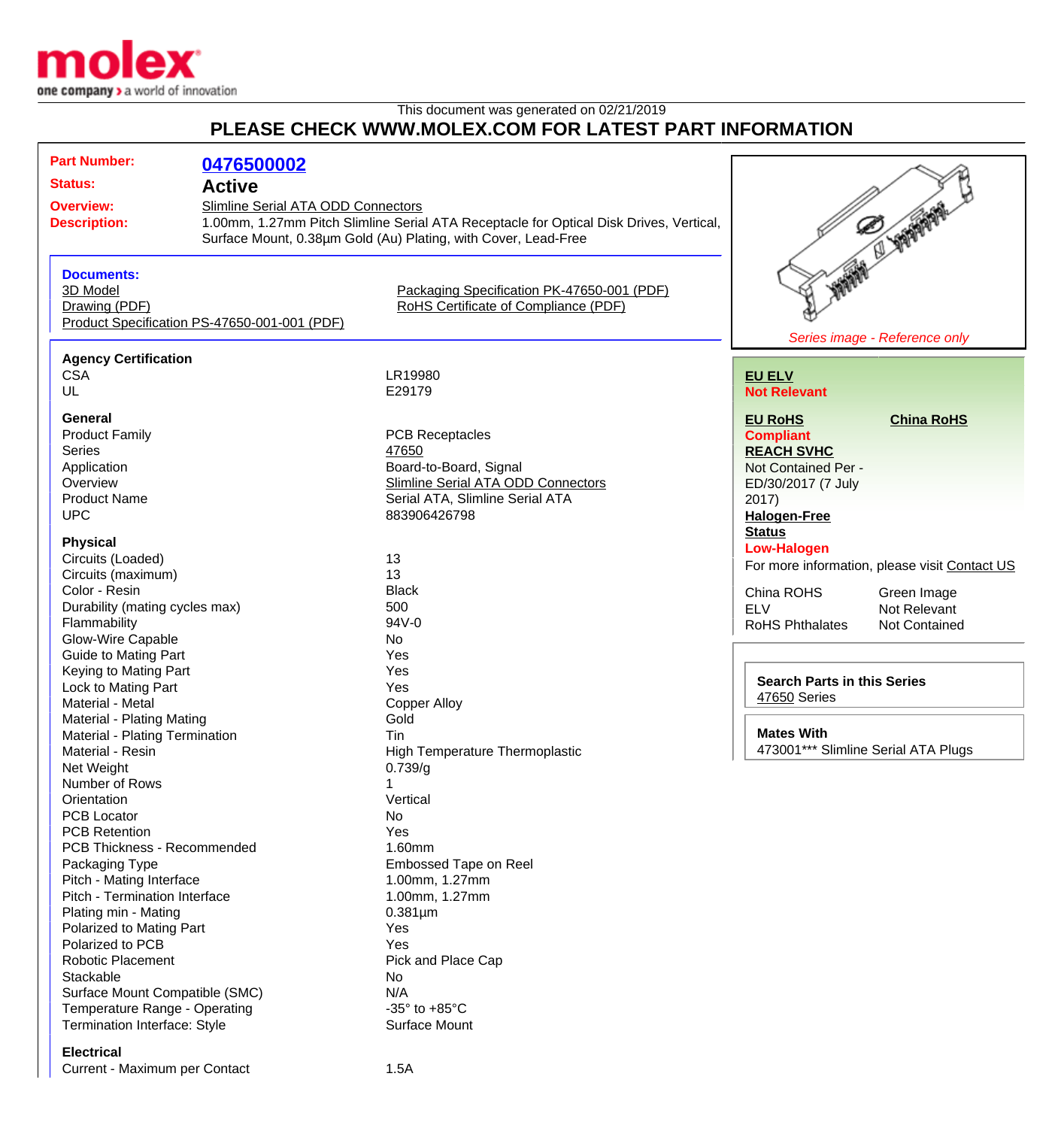| Grounding to PCB<br>Voltage - Maximum                                                                                                                                                | Yes<br>15V DC                      |
|--------------------------------------------------------------------------------------------------------------------------------------------------------------------------------------|------------------------------------|
| <b>Solder Process Data</b><br>Duration at Max. Process Temperature (seconds)<br>Lead-freeProcess Capability<br>Max. Cycles at Max. Process Temperature<br>Process Temperature max. C | 005<br><b>REFLOW</b><br>001<br>260 |
| <b>Material Info</b>                                                                                                                                                                 |                                    |
| <b>Reference - Drawing Numbers</b>                                                                                                                                                   |                                    |
| Packaging Specification                                                                                                                                                              | PK-47650-001                       |
| <b>Product Specification</b>                                                                                                                                                         | PS-47650-001-001                   |
| <b>Sales Drawing</b>                                                                                                                                                                 | SD-47650-001                       |

## This document was generated on 02/21/2019 **PLEASE CHECK WWW.MOLEX.COM FOR LATEST PART INFORMATION**